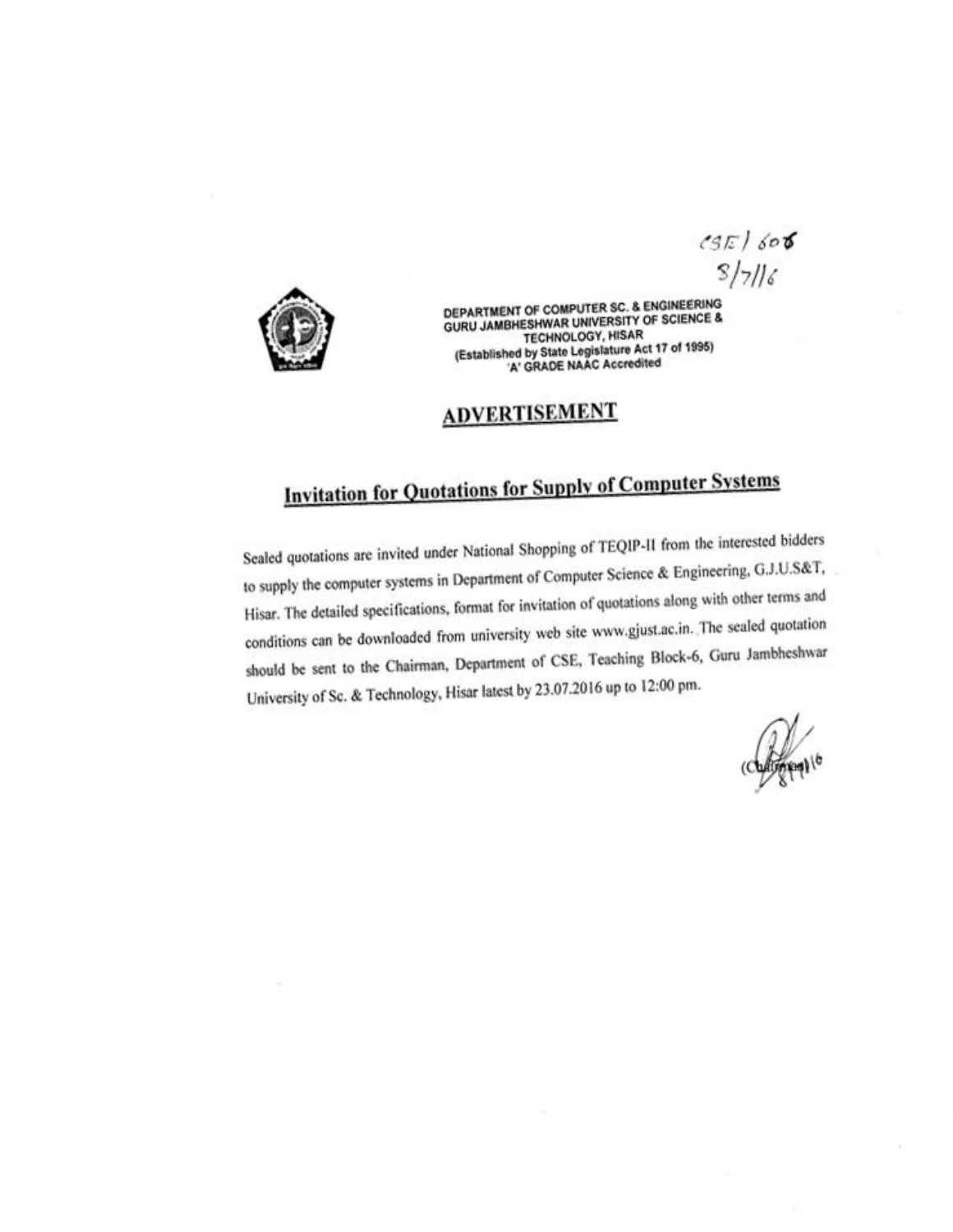#### **INVITATION FOR QUOTATION**

 **06-Jul-2016**

To,

#### **Sub: Invitation for Quotations for supply of Goods**

Dear Sir,

1. You are invited to submit your most competitive quotation for the following goods with item wise detailed specifications given at Annexure I,

| Sr.<br><b>No</b> | <b>Brief</b><br><b>Description</b> | Quantity | <b>Delivery</b><br>Period(In<br>days) | <b>Place of Delivery</b>                                                        | <b>Installation</b><br><b>Requirement (if</b><br>any) |
|------------------|------------------------------------|----------|---------------------------------------|---------------------------------------------------------------------------------|-------------------------------------------------------|
|                  | Desktop PC<br>(All in One)         | 100      | 45                                    | Department of Computer<br>Science & Engg. (Teaching<br>Block-VI), GJUS&T, Hisar | To be informed<br>by the supplier                     |

- 2. Government of India has received a credit from the International Development Association (IDA) towards the cost of the **Technical Education Quality Improvement Programme[TEQIP]-Phase II** Project and intends to apply part of the proceeds of this credit to eligible payments under the contract for which this invitation for quotations is issued.
- 3. Quotation,
	- 3.1 The contract shall be for the full quantity as described above.
	- 3.2 Corrections, if any, shall be made by crossing out, initialing, dating and re writing.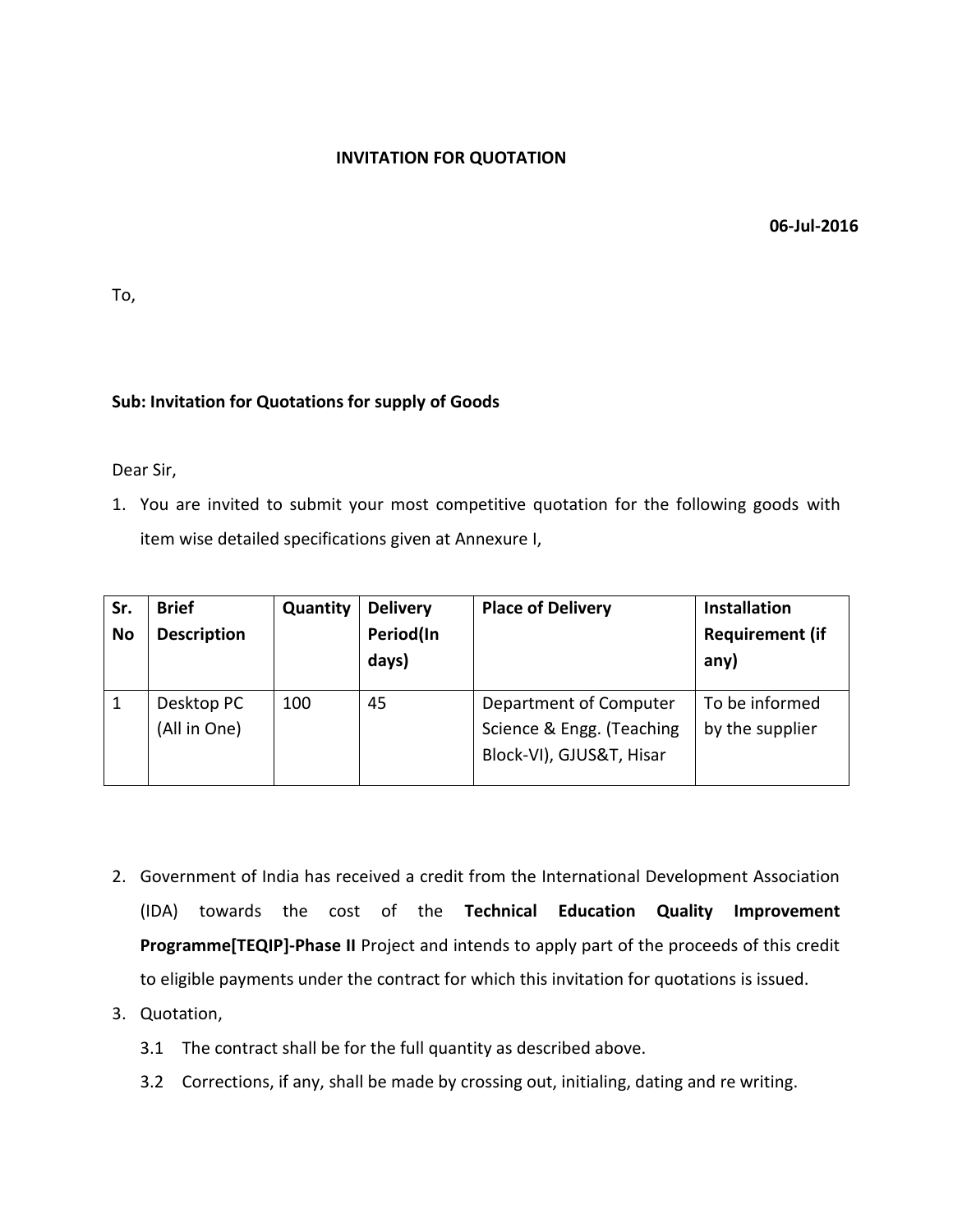- 3.3 All duties and other levies payable by the supplier under the contract shall be included in the unit price.
- 3.4 Applicable taxes shall be quoted separately for all items.
- 3.5 The prices quoted by the bidder shall be fixed for the duration of the contract and shall not be subject to adjustment on any account.
- 3.6 The Prices should be quoted in Indian Rupees only.
- 4. Each bidder shall submit only one quotation.
- 5. Quotation shall remain valid for a period not less than **45** days after the last date of quotation submission.
- 6. Evaluation of Quotations,

The Purchaser will evaluate and compare the quotations determined to be substantially responsive i.e. which

- 6.1 are properly signed ; and
- 6.2 confirm to the terms and conditions, and specifications.
- 7. The Quotations would be evaluated for all items together.
- 8. Award of contract:

The Purchaser will award the contract to the bidder whose quotation has been determined to be substantially responsive and who has offered the lowest evaluated quotation price.

- 8.1 Notwithstanding the above, the Purchaser reserves the right to accept or reject any quotations and to cancel the bidding process and reject all quotations at any time prior to the award of contract.
- 8.2 The bidder whose bid is accepted will be notified of the award of contract by the Purchaser prior to expiration of the quotation validity period. The terms of the accepted offer shall be incorporated in the purchase order.
- 9. Payment shall be made in Indian Rupees as follows:

**Delivery and Installation - 0% of total cost**

**Satisfactory Acceptance - 100% of total cost**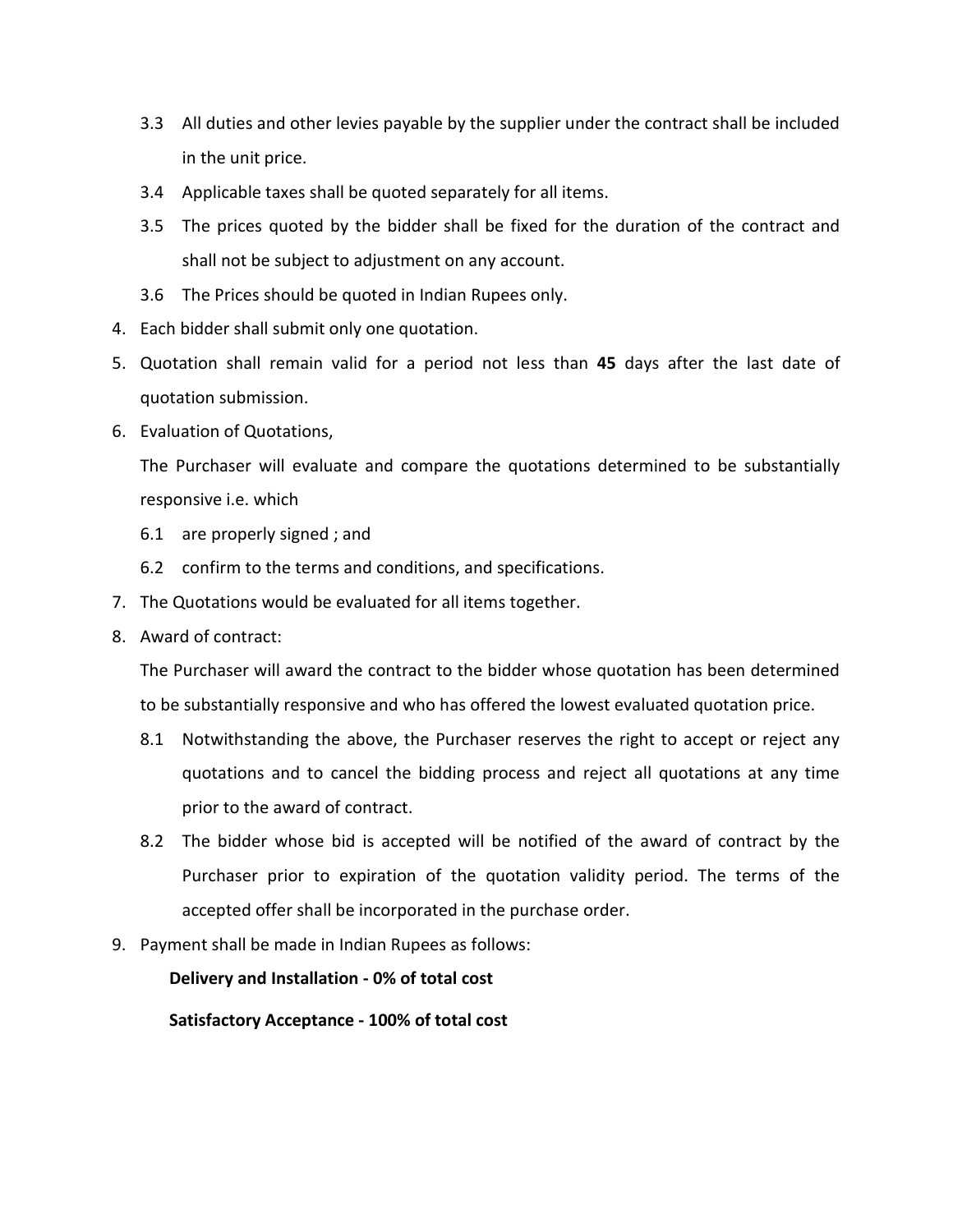- 10. All supplied items are under warranty of **36** months from the date of successful acceptance of items.
- 11. You are requested to provide your offer latest by **12:00** hours on **23-Jul-2016 .**
- 12. Detailed specifications of the items are at Annexure I.
- 13. Training Clause (if any) **No**
- 14. Testing/Installation Clause (if any) **Yes**
- 15. Information brochures/ Product catalogue, if any must be accompanied with the quotation clearly indicating the model quoted for.
- 16. Sealed quotation to be submitted/ delivered at the address mentioned below: Chairman, Department of Computer Science & Engg., Teaching Block-6, Guru Jambheshwar University of Science and Technology, Hisar( Haryana).
- 17. Custom/Excise Duty Exemption Certificate will be provided by the University.
- 18. The successful bidder will be required to submit a performance warranty in the form of Bank Guarantee equal to 10% of the purchase order for the warranty period of the equipment before the release of payment.
- 19. Authorization letter from the OEM should be attached.
- 20. We look forward to receiving your quotation and thank you for your interest in this project.

(Authorized Signatory) Name & Designation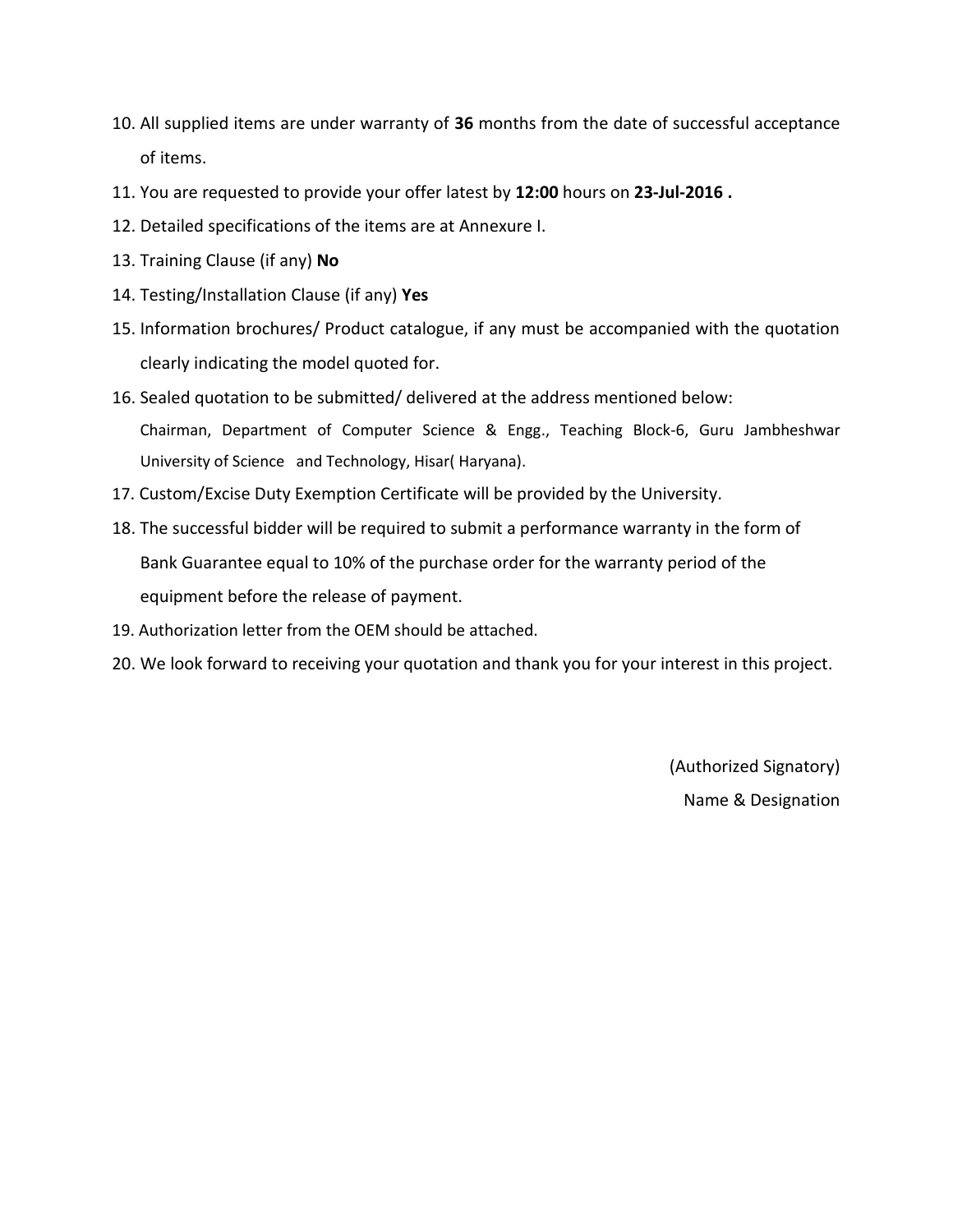### **Annexure I**

| Sr.          | <b>Item</b>                   | <b>Specifications</b>                                                                                                                                                                                                                                                                                                                                                                                                                                                                                                                                                                                                                                                               |
|--------------|-------------------------------|-------------------------------------------------------------------------------------------------------------------------------------------------------------------------------------------------------------------------------------------------------------------------------------------------------------------------------------------------------------------------------------------------------------------------------------------------------------------------------------------------------------------------------------------------------------------------------------------------------------------------------------------------------------------------------------|
| No           | <b>Name</b>                   |                                                                                                                                                                                                                                                                                                                                                                                                                                                                                                                                                                                                                                                                                     |
| $\mathbf{1}$ | Desktop<br>PC (All in<br>One) | Intel Core i5 (6th generation, 6MB Cache, 1.9GHz or higher, Quad Core), 4<br>GB 1600 MHz DDR3 RAM, 1 TB 7200 SATA HDD, (19.5 inches or higher) Wide<br>LED Monitor, USB Keyboard, Optical Mouse with USB Interface, Optical<br>Drive: DVD +/- RW, Port (2 USB 3.0 port, 2 USB Ports 2.0, One RJ45),<br>10/100/1000 on board integrated network port, Wi Fi, Intel integrated HD<br>Graphics, Genuine Windows 8.0 64bit or higher with OEM recovery tools,<br>ISO 9001 and Windows OS certification, compliance: Energy star, UL, FCC &<br>ROHS. Others: The product brochure and complete datasheet should be<br>available on manufacturer website. The number of systems may vary. |